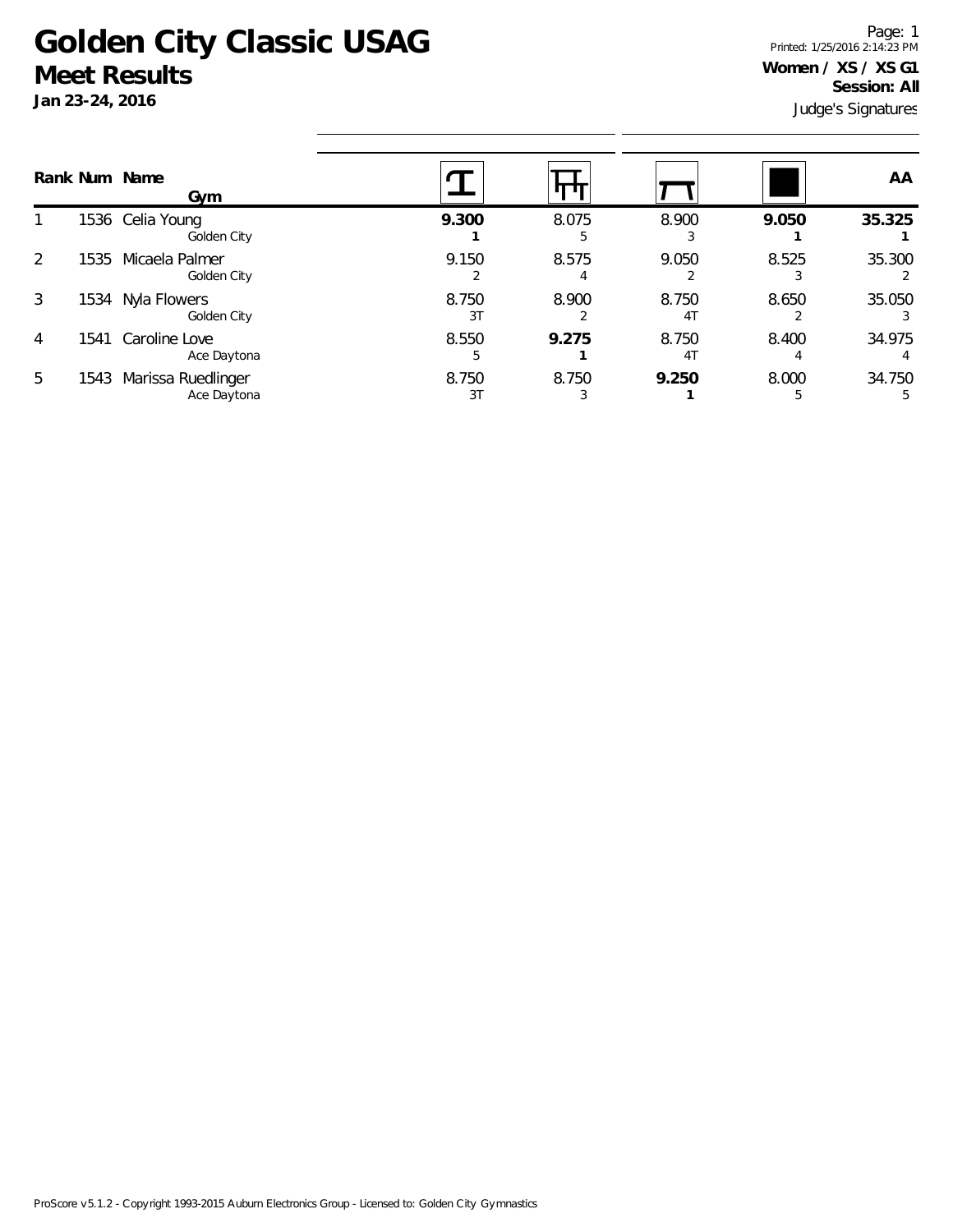## **Golden City Classic USAG Meet Results**

**Jan 23-24, 2016**

Judge's Signatures Page: 1 Printed: 1/25/2016 2:14:38 PM **Women / XS / XS G2 Session: All**

|               |      | Rank Num Name<br>Gym                |            |                         |                         |            | AA     |
|---------------|------|-------------------------------------|------------|-------------------------|-------------------------|------------|--------|
|               |      | 1540 Emma Avila<br>Ace Daytona      | 8.900      | 9.150<br>1 <sub>T</sub> | 9.300<br>1T             | 8.750      | 36.100 |
| $\mathcal{L}$ | 1537 | Madison Tuch<br>Golden City         | 8.850      | 8.925                   | 8.850<br>4 <sub>1</sub> | 9.100      | 35.725 |
| 3             | 1533 | Audrey Boone<br>Golden City         | 8.600      | 8.775                   | 9.300<br>1T             | 9.000      | 35.675 |
| 4             | 1544 | Vivian Swenson<br>Ace Daytona       | 8.450<br>h | 9.150<br>1T             | 9.150                   | 8.500      | 35.250 |
| 5             | 1539 | Bryn Hall<br>Golden City            | 9.400      | 7.800<br>b              | 8.850<br>4 <sub>T</sub> | 9.050      | 35.100 |
| 6             |      | 1542 Arianna Nichols<br>Ace Daytona | 9.050      | 9.050                   | 8.700<br>h              | 8.200<br>b | 35.000 |